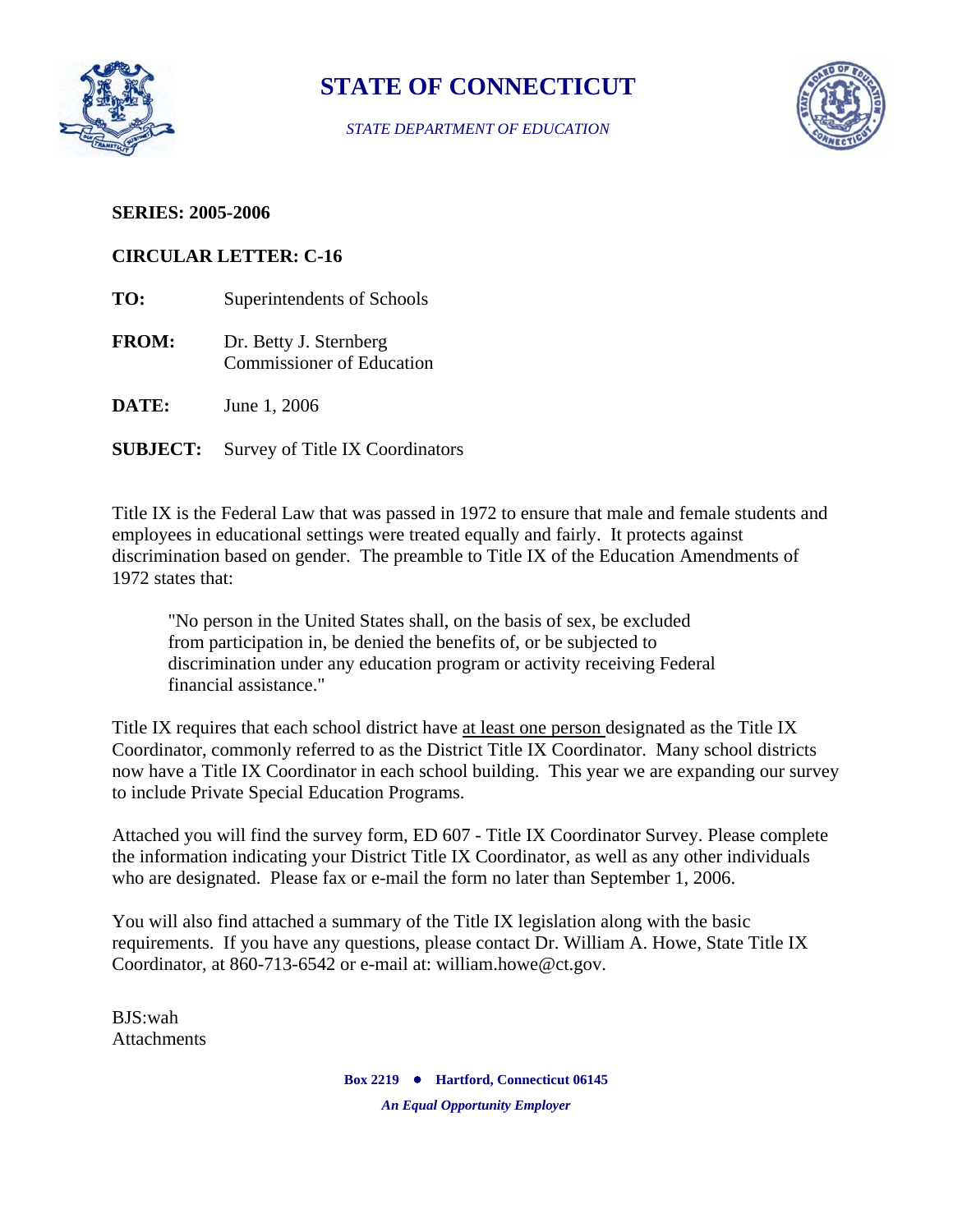### **Summary of Title IX Regulations and Requirements**

# **What is Title IX?**

Title IX is a federal law that was passed in 1972 to ensure that male and female students and employees in educational settings are treated equally and fairly. It protects against discrimination based on gender. The preamble to Title IX of the Education Amendments of 1972 states that:

"No person in the United States shall, on the basis of sex, be excluded from participation in, be denied the benefits of, or be subjected to discrimination under any education program or activity receiving Federal financial assistance."

Title IX requires that each school district have at least one person designated as the Title IX Coordinator.

### **Regulations governing Title IX taken from the Education Amendments of 1972:**

#### **106.8 Designation of responsible employee and adoption of grievance procedures.**

- (a) *Designation of responsible employee.* Each recipient shall designate at least one employee to coordinate its efforts to comply with and carry out its responsibilities under this part, including any investigation of any complaint communicated to such recipient alleging its noncompliance with this part or alleging any actions which would be prohibited by this part. The recipient shall notify all its students and employees of the name, office address and telephone number of the employee or employees appointed pursuant to this paragraph.
- (b) *Complaint procedure of recipient.* A recipient shall adopt and publish grievance procedures providing for prompt and equitable resolution of student and employee complaints alleging any action which would be prohibited by this part.

(Authority: Secs. 901, 902, Education Amendments of 1972, 86 Stat. 373, 374; 20 U.S.C. 1681, 1682)

### **106.9 Dissemination of policy.**

(a) *Notification of policy.* (1) Each recipient shall implement specific and continuing steps to notify applicants for admission and employment, students and parents of elementary and secondary school students, employees, sources of referral of applicants for admission and employment, and all unions or professional organizations holding collective bargaining or professional agreements with the recipient, that it does not discriminate on the basis of sex in the educational program or activity which it operates, and that it is required by title IX and this part not to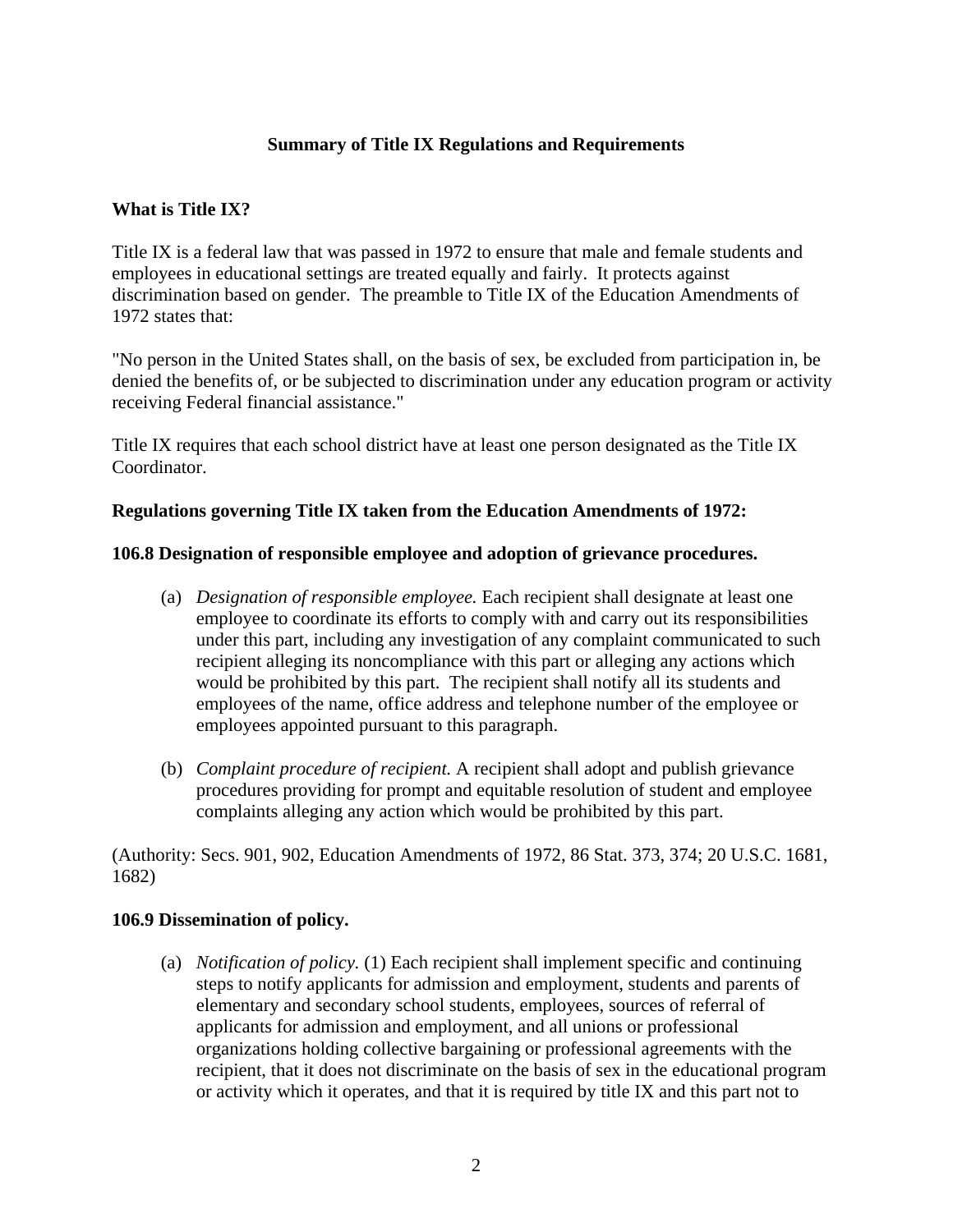discriminate in such a manner. Such notification shall contain such information, and be made in such manner, as the Assistant Secretary finds necessary to apprise such persons of the protections against discrimination assured them by title IX and this part, but shall state at least that the requirement not to discriminate in the education program or activity extends to employment therein, and to admission thereto unless Subpart C does not apply to the recipient, and that inquiries concerning the application of title IX and this part to such recipient may be referred to the employee designated pursuant to regulation 106.8, or to the Assistant Secretary.

- (2) Each recipient shall make the initial notification required by paragraph (a)(1) of this section within 90 days of the effective date of this part or of the date this part first applies to such recipient, whichever comes later, which notification shall include publication in:
	- (i) Local newspapers;
	- (ii) Newspapers and magazines operated by such recipient or by student, alumnae, or alumni groups for or in connection with such recipient; and
	- (iii) Memoranda or other written communications distributed to every student and employee of such recipient.
- (b) *Publications.*
	- (1) Each recipient shall prominently include a statement of the policy described in paragraph (a) of this section in each announcement, bulletin, catalog, or application form which it makes available to any person of a type, described in paragraph (a) of this section, or which is otherwise used in connection with the recruitment of students or employees.
	- (2) A recipient shall not use or distribute a publication of the type described in this paragraph which suggests, by text or illustration, that such recipient treats applicants, students, or employees differently on the basis of sex except as such treatment is permitted by this part.
- (c) *Distribution.* Each recipient shall distribute without discrimination on the basis of sex each publication described in paragraph (b) of this section, and shall apprise each of its admission and employment recruitment representatives of the policy of nondiscrimination described in paragraph (a) of this section, and require such representatives to adhere to such policy.

(Authority: Secs. 901, 902, Education Amendments of 1972, 86 Stat. 373, 374; 20 U.S.C. 1681, 1682)